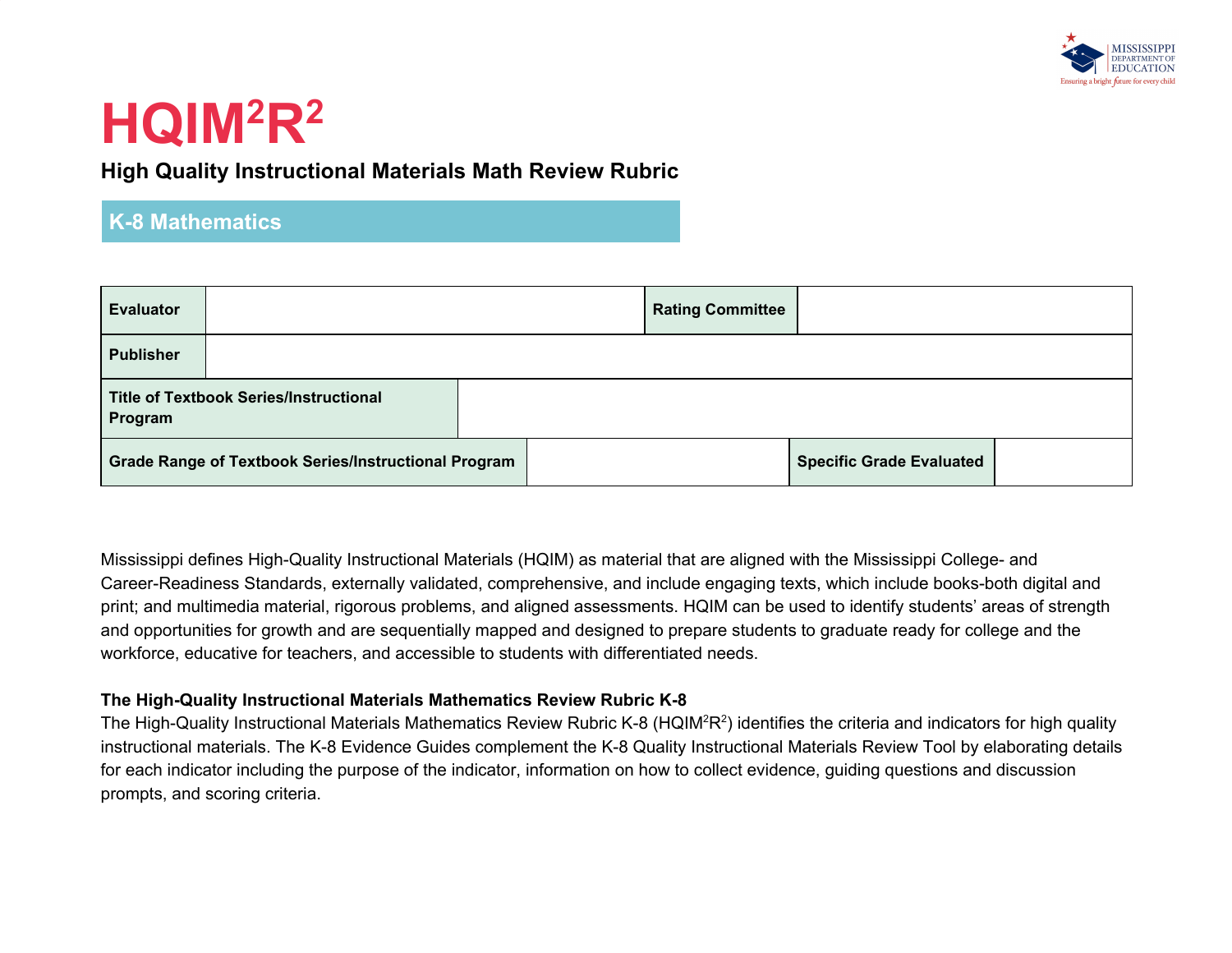### **HQIM<sup>2</sup>R <sup>2</sup> Scoring Protocol and Criteria**

- 1. For instructional materials for which there is an existing EdReports review, an adjusted EdReports (AER) review will include:
	- a. Alignment to MS CCR Standards
	- b. Revision of report structure to match Mississippi High-Quality Instructional Materials Review Rubric
	- c. Training for review of specific Mississippi
- 2. For instructional materials for which there is no existing EdReports review:
	- a. Training on the use of Mississippi High Quality Instructional Materials Review Rubric Evidence Guide

### **The HQIM<sup>2</sup>R 2 is comprised of three sections:**

**Section 1:** Alignment to Standards, Learning Progressions, and Coherence - This is a requirement for submission. **Section 2:** Alignment to Rigor, and the Standards for Mathematical Practice - This is a requirement for submission. **Section 3:** Usability and Design of Materials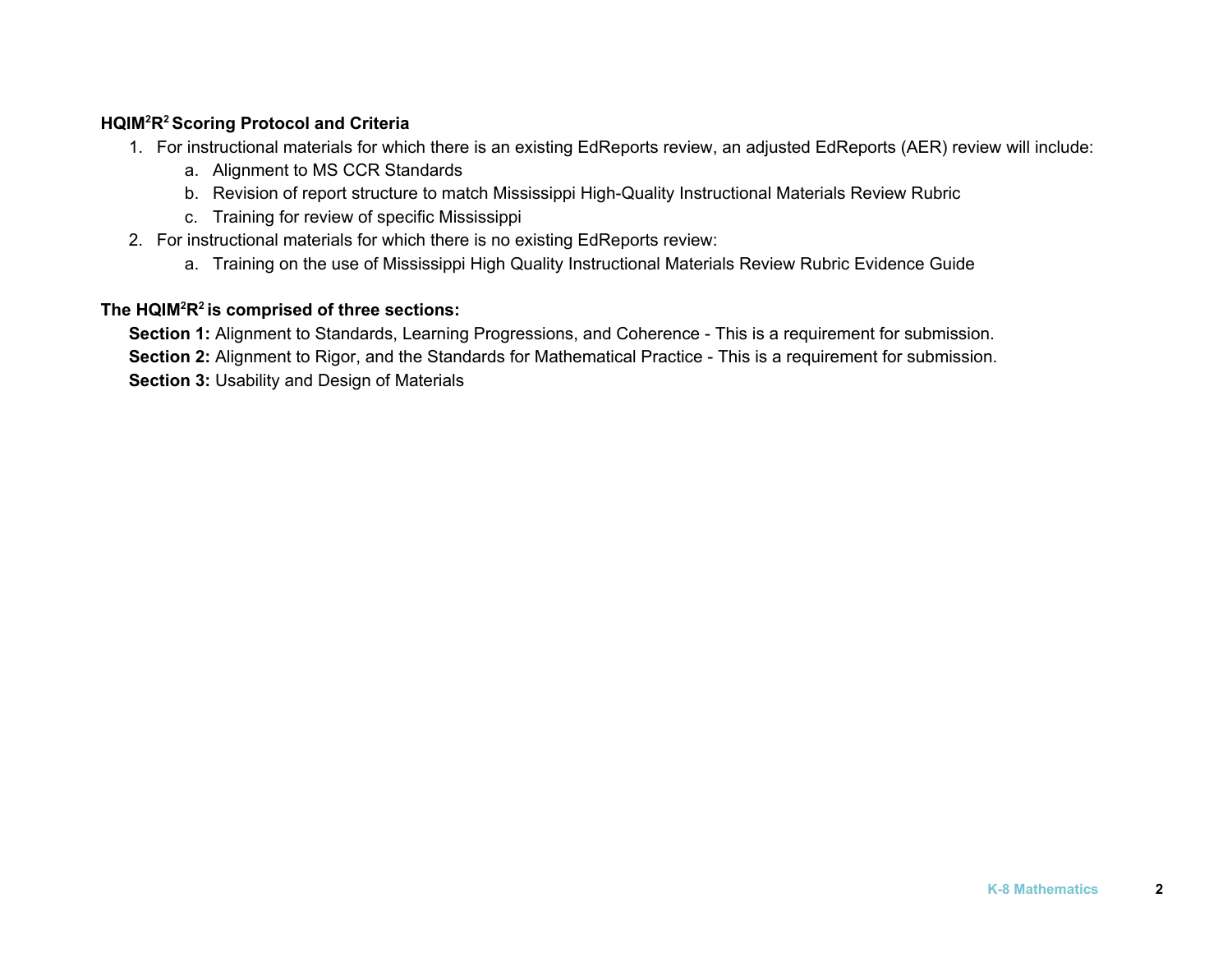# **GATEWAY 1**

**Alignment to Standards, Learning Progressions, and Coherence - This is a requirement for submission.**

- **● Criterion 1a - 1b Alignment and Accuracy** - How well do the instructional materials align to the Standards for Mathematical Content?
- **● Criterion 1c - 1fii**

**Learning Progressions and Coherence** - How well do the instructional materials attend to the learning progressions emphasized in the standards, so that the curriculum is coherent both within grades and across grade bands?

| <b>Criterion 1a - 1b: ALIGNMENT AND ACCURACY</b>                                                                                                                                                                                                                        |                                                                                                                                  |                                                                                                                                                          |              |  |  |  |
|-------------------------------------------------------------------------------------------------------------------------------------------------------------------------------------------------------------------------------------------------------------------------|----------------------------------------------------------------------------------------------------------------------------------|----------------------------------------------------------------------------------------------------------------------------------------------------------|--------------|--|--|--|
| <b>CRITERIA</b>                                                                                                                                                                                                                                                         | <b>INDICATORS OF SUPERIOR QUALITY</b>                                                                                            | <b>Guiding/Key Questions</b>                                                                                                                             | <b>SCORE</b> |  |  |  |
| How well do the instructional<br>materials align to the MS-<br><b>CCR Standards for</b><br><b>Mathematical Content?</b>                                                                                                                                                 | 1a. The instructional materials assess the<br>grade level content and, if applicable,<br>content from earlier grades. (2 points) | Do assessments questions address<br>grade-level standards?<br>Note: Grades K-5 does not assess<br>probability or statistics.                             | 2<br>0       |  |  |  |
| Materials adequately address<br>the Mississippi College- and<br>Career-Readiness<br>Standards (MS CCRS) for<br><b>Mathematics</b><br>6 possible points<br>Meets expectations (5-6 pts)<br>Partially meets expectations (3-4 pts)<br>Does not meet expectations (<3 pts) | <b>1b.</b> The majority of the MS CCRS for<br>Mathematics K-8 are incorporated, across a<br>grade-level. (4 points)              | Does at least 65% of instructional time<br>address the major work of the grade?<br>Includes:<br>assessment<br>supporting work connected to<br>major work | $0 \t2 \t4$  |  |  |  |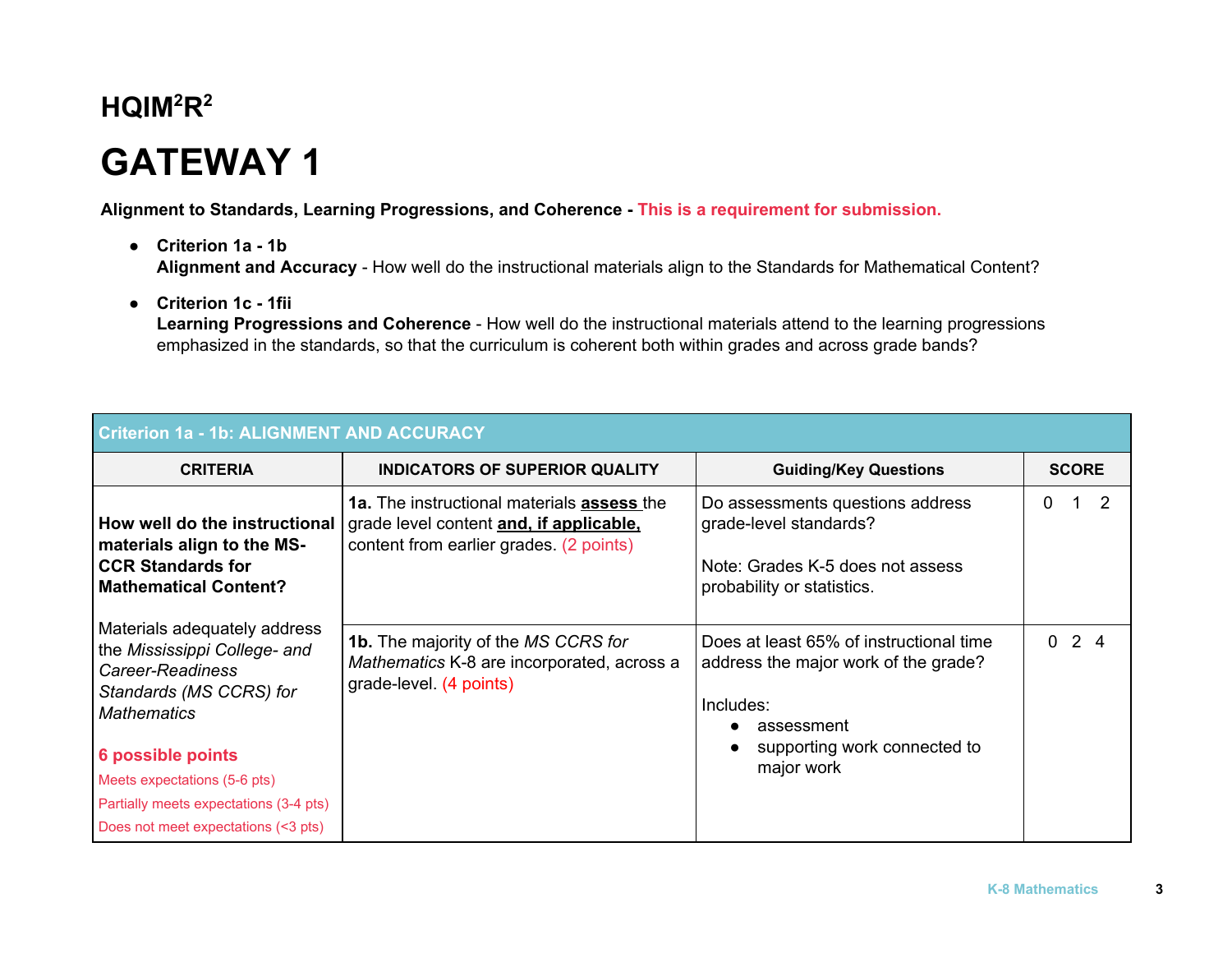| <b>Criterion 1c - 1fii: LEARNING PROGRESSIONS and COHERENCE</b>                                                                     |                                                                                                                                                                                                                              |                                                                                                                             |               |  |  |  |
|-------------------------------------------------------------------------------------------------------------------------------------|------------------------------------------------------------------------------------------------------------------------------------------------------------------------------------------------------------------------------|-----------------------------------------------------------------------------------------------------------------------------|---------------|--|--|--|
| <b>CRITERIA</b>                                                                                                                     | <b>INDICATORS OF SUPERIOR QUALITY</b>                                                                                                                                                                                        | <b>Guiding/Key Questions</b>                                                                                                | <b>SCORE</b>  |  |  |  |
| How well do the instructional<br>materials attend to the<br>learning progressions<br>emphasized in the<br>standards, so that the    | 1c. Supporting content enhances focus and<br>coherence simultaneously by engaging<br>students in the major work of the grade.<br>(2 points)                                                                                  | Is supporting content connected to the<br>major work of the grade?<br>Is supporting content addressed<br>independently?     | 2<br>0<br>1.  |  |  |  |
| curriculum is coherent both<br>within grades and across<br>grade bands?<br>Each grade's instructional<br>materials are coherent and | <b>1d.</b> The amount of content designated for<br>one grade level is viable for one school year<br>in order to foster coherence between grades.<br>(2 points)                                                               | Can the instructional materials<br>reasonably be completed in one school<br>year?                                           | 2<br>0        |  |  |  |
| consistent with the<br>progressions in the Standards.                                                                               | <b>1e.</b> Materials are consistent with the<br>progressions in the Standards.<br>(2 points)                                                                                                                                 | Are the materials consistent with the<br>progressions in the standards?                                                     | 2<br>$\Omega$ |  |  |  |
| 8 possible points<br>Meets expectations (7-8 pts)                                                                                   | NOTE: 1ei, 1eii, and 1eiii are scored as one item.                                                                                                                                                                           |                                                                                                                             |               |  |  |  |
| Partially meets expectations (5-6 pts)<br>Does not meet expectations (<5 pts)                                                       | <b>1ei.</b> Materials develop according to the<br>grade-by-grade progression in the<br>Standards. If there is content from prior<br>or future grades, that content is clearly<br>identified and related to grade-level work. | Do materials concentrate on the<br>mathematics of the grade as<br>referenced in the Standards and<br>Progression documents? |               |  |  |  |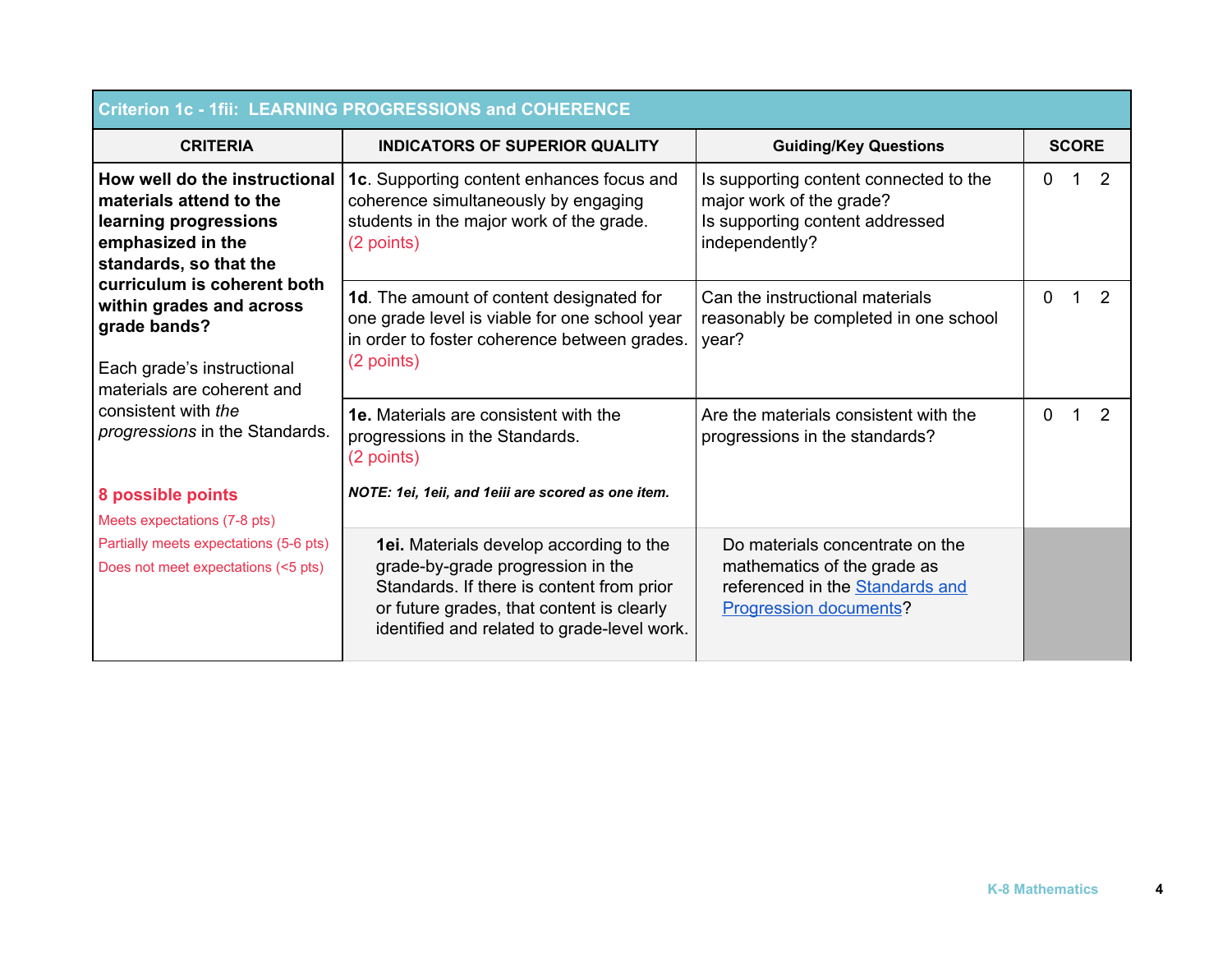| 1eii. Materials give all students extensive<br>work with grade-level problems.                                                                                                                                        | Are all grade-level standards present?<br>Do the materials address the full intent<br>of the standards?<br>Is off-grade level content present? Is it<br>a plausible extension or reinforcement<br>of grade-level standards? Does it take<br>time away from the work of the grade?<br>Note where the full intent of a standard<br>is not met, and where there are<br>missing standards. |                                   |
|-----------------------------------------------------------------------------------------------------------------------------------------------------------------------------------------------------------------------|----------------------------------------------------------------------------------------------------------------------------------------------------------------------------------------------------------------------------------------------------------------------------------------------------------------------------------------------------------------------------------------|-----------------------------------|
| 1eiii. Materials relate grade level<br>concepts explicitly to prior knowledge<br>from earlier grades.                                                                                                                 | Is grade-level content connected to<br>specific standards from earlier grades?                                                                                                                                                                                                                                                                                                         |                                   |
| 1f. Materials foster coherence through<br>connections at a single grade, where<br>appropriate and required by the Standards.<br>(2 points)<br>NOTE: 1fi and 1fii are scored as one item.                              | Are standards connected or are the<br>presented as separate ideas?                                                                                                                                                                                                                                                                                                                     | 2<br>$\mathbf{0}$<br>$\mathbf{1}$ |
| 1fi. Materials include learning objectives<br>that are visibly shaped by MC CCR<br>cluster headings.                                                                                                                  | Do learning objectives reflect the MS<br>CCR cluster headings?                                                                                                                                                                                                                                                                                                                         |                                   |
| 1fii. Materials include problems and<br>activities that serve to connect two or<br>more clusters in a domain, or two or<br>more domains in a grade, in cases where<br>these connections are natural and<br>important. | Are there problems and activities that<br>serve to connect two or more clusters<br>in a domain, or two or more domains<br>in a grade?                                                                                                                                                                                                                                                  |                                   |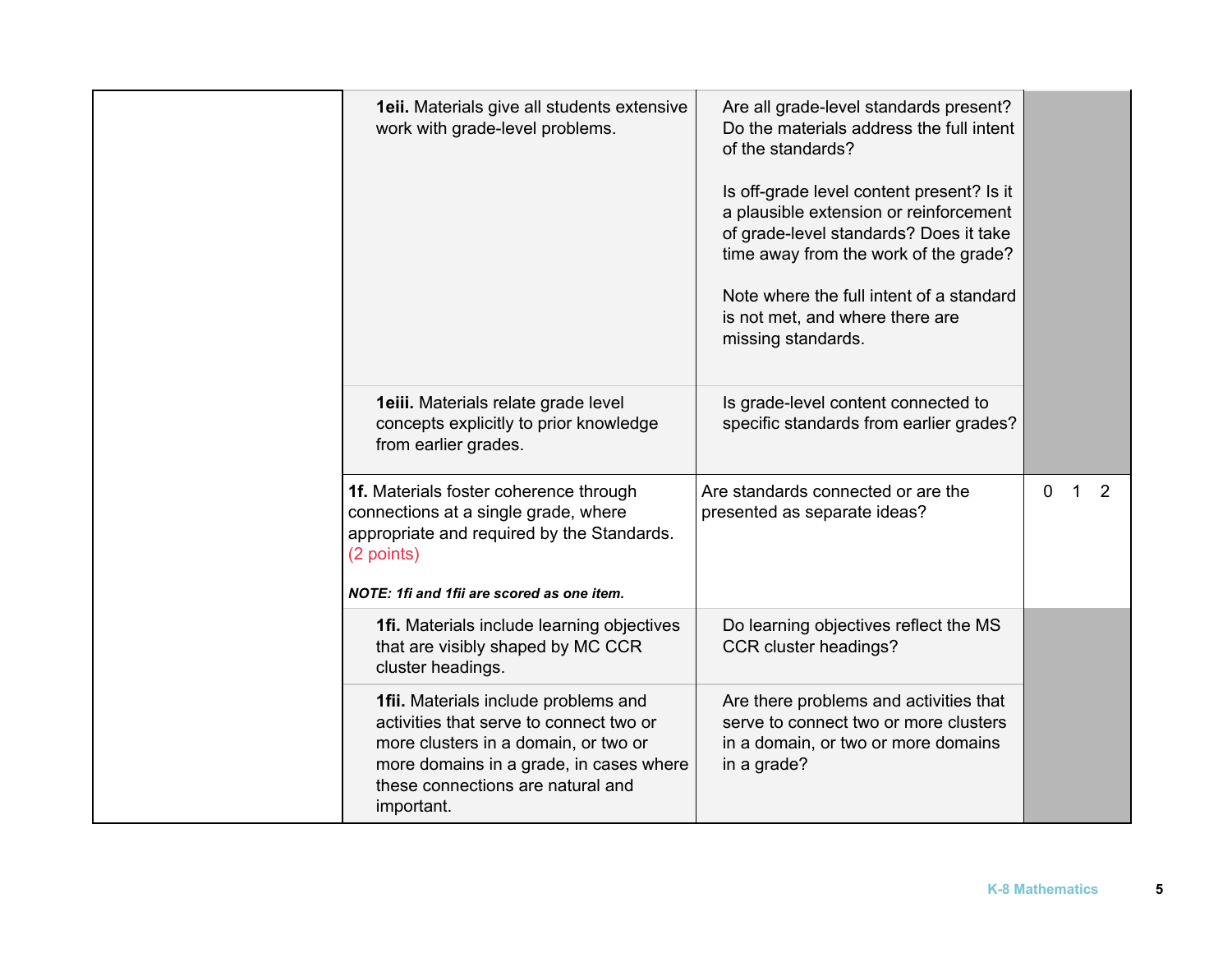| <b>TOTAL SCORE</b> | Criterion 1a-1b<br>out of 6 points   |              |
|--------------------|--------------------------------------|--------------|
| (GATEWAY 1)        | Criterion 1c-1fii<br>out of 8 points | of 14 points |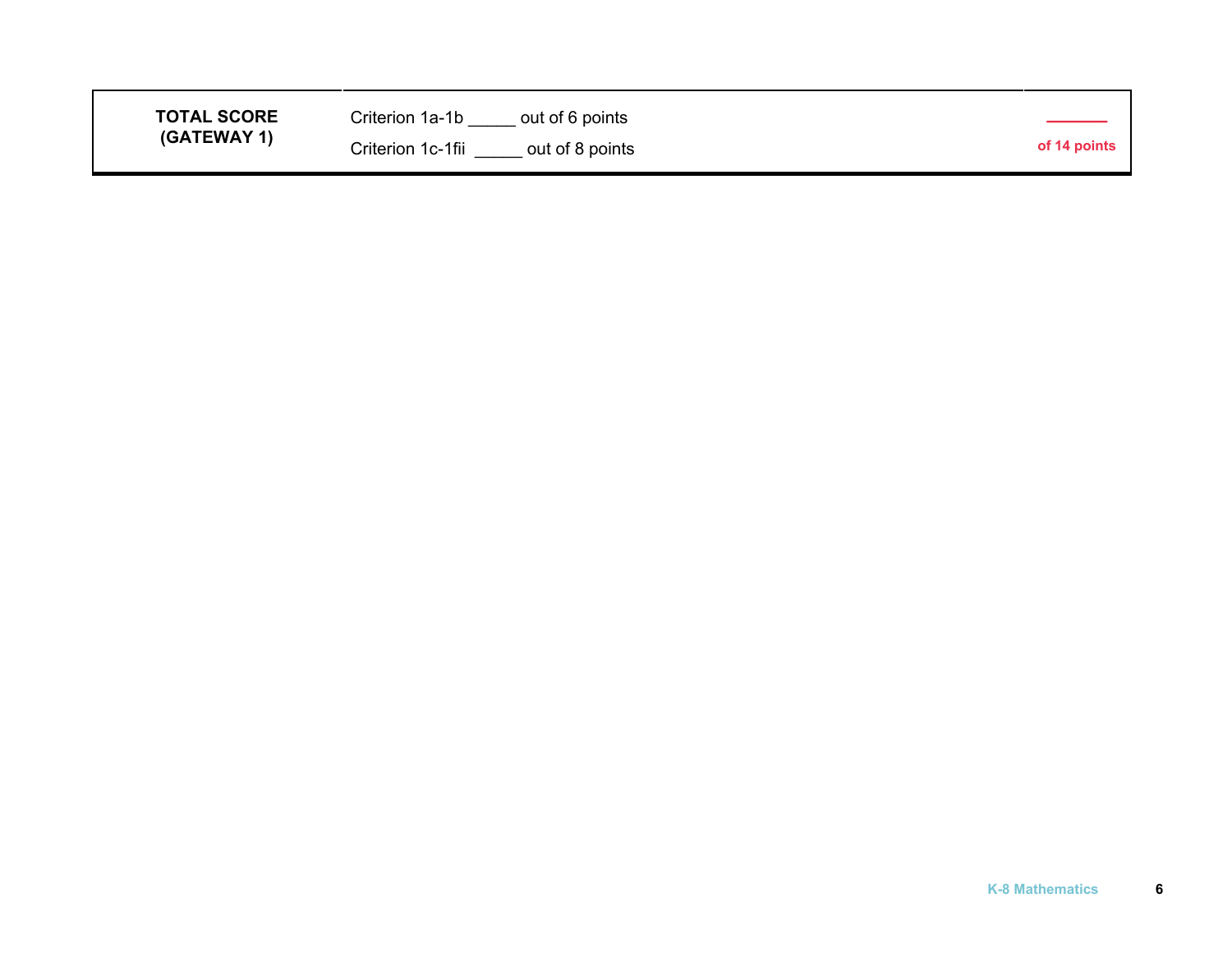# **GATEWAY 2**

**Alignment to Rigor and The Standards for Mathematical Practices - This is a requirement for submission.**

**● Criterion 2a - 2d**

**Rigor** - Are all aspects of rigor (conceptual understanding, procedural skill and fluency, application, and balance across all three) attended to in the instructional materials?

#### **● Criterion 2e - 2giii**

**Standards for Mathematical Practice -** Are the Standards for Mathematical Practice addressed so that students have opportunities to demonstrate independent mastery of these standards?

| <b>Criterion 2a - 2d: RIGOR</b>                                                                                                                                                             |                                                                                                                                                                                                                                                                      |                                                                                                                                                |                           |  |  |
|---------------------------------------------------------------------------------------------------------------------------------------------------------------------------------------------|----------------------------------------------------------------------------------------------------------------------------------------------------------------------------------------------------------------------------------------------------------------------|------------------------------------------------------------------------------------------------------------------------------------------------|---------------------------|--|--|
| <b>CRITERIA</b>                                                                                                                                                                             | <b>INDICATORS OF SUPERIOR QUALITY</b>                                                                                                                                                                                                                                | <b>Guiding/Key Questions</b>                                                                                                                   | <b>SCORE</b>              |  |  |
| All aspects of rigor<br>conceptual understanding,<br>procedural skill and fluency,<br>application, and balance<br>across all three) are attended<br>to in the instructional<br>∣ materials. | 2a. Attention to Conceptual Understanding:<br>The materials support the intentional<br>development of students' conceptual<br>understanding of key mathematical<br>concepts, especially where called for in<br>specific content standards or clusters.<br>(2 points) | Do materials develop conceptual<br>understanding?                                                                                              | $\mathcal{P}$<br>0        |  |  |
| 8 possible points<br>Meets expectations (7-8 pts)<br>Partially meets expectations (5-6 pts)<br>Does not meet expectations (<5 pts)                                                          | <b>2b.</b> Attention to Procedural Skill and<br>Fluency: The materials provide intentional<br>opportunities for students to develop<br>procedural skills <i>fluently</i> , especially where<br>called for in specific content standards or<br>clusters. (2 points)   | Do materials develop procedural skill?<br>Do students have opportunities to fluently<br>engage with those standards that call for<br>fluently? | $\mathcal{P}$<br>$\Omega$ |  |  |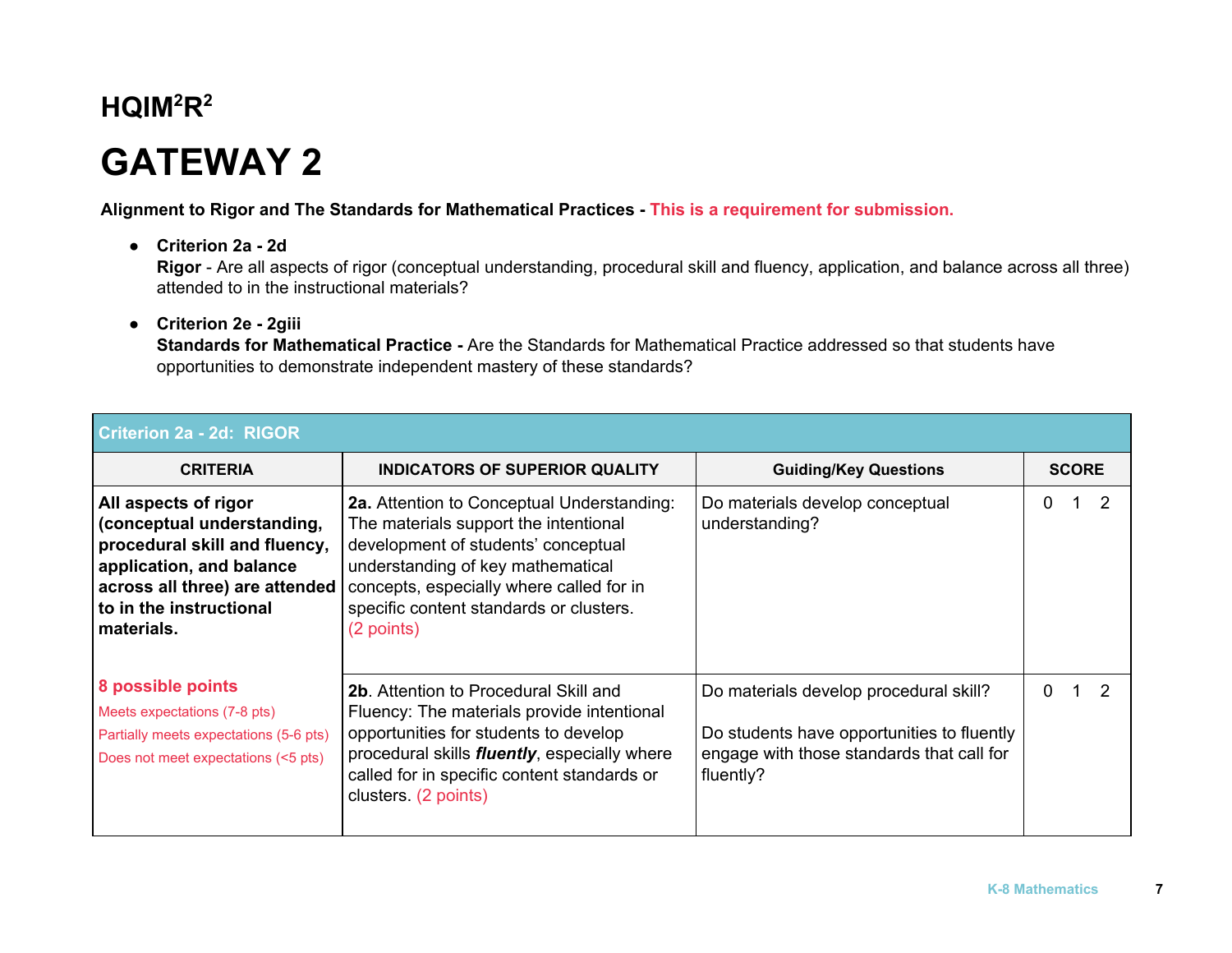|                                                                                                                                                                                                     | 2c. Attention to Applications: The materials<br>support the intentional development of<br>students' ability to utilize mathematical<br>concepts and skills in engaging applications,<br>especially where called for in specific content<br>standards or clusters. (2 points) | Do students apply mathematical<br>knowledge/skills to real-world contexts?                                                      | $\mathbf 0$      |   |
|-----------------------------------------------------------------------------------------------------------------------------------------------------------------------------------------------------|------------------------------------------------------------------------------------------------------------------------------------------------------------------------------------------------------------------------------------------------------------------------------|---------------------------------------------------------------------------------------------------------------------------------|------------------|---|
|                                                                                                                                                                                                     | 2d. Balance: The three aspects of rigor are<br>not always treated together and are not<br>always treated separately. The three aspects<br>are balanced with respect to the standards<br>being addressed. (2 points)                                                          | Do materials balance the three aspects of<br>rigor?                                                                             | $\mathbf 0$<br>1 | 2 |
|                                                                                                                                                                                                     | <b>Criterion 2e-gili: STANDARDS FOR MATHEMATICAL PRACTICE</b>                                                                                                                                                                                                                |                                                                                                                                 |                  |   |
|                                                                                                                                                                                                     |                                                                                                                                                                                                                                                                              |                                                                                                                                 |                  |   |
| <b>CRITERIA</b>                                                                                                                                                                                     | <b>INDICATORS OF SUPERIOR QUALITY</b>                                                                                                                                                                                                                                        | <b>Guiding/Key Questions</b>                                                                                                    | <b>SCORE</b>     |   |
| <b>The Standards for</b><br><b>Mathematical Practice are</b><br>addressed so that students<br>have opportunities to<br>demonstrate independent<br>mastery of these standards.<br>10 possible points | 2e. The Standards for Mathematical Practice<br>are identified and used to enrich<br>mathematics content within and throughout<br>each applicable grade. (2 points)                                                                                                           | Are the Standards for Mathematical<br>Practice identified?<br>Do the Standards for Mathematical<br>Practice enrich the content? | 0                | 2 |

 $1$  Refer also to Criterion #9 (page 15) in the Publisher's Criteria.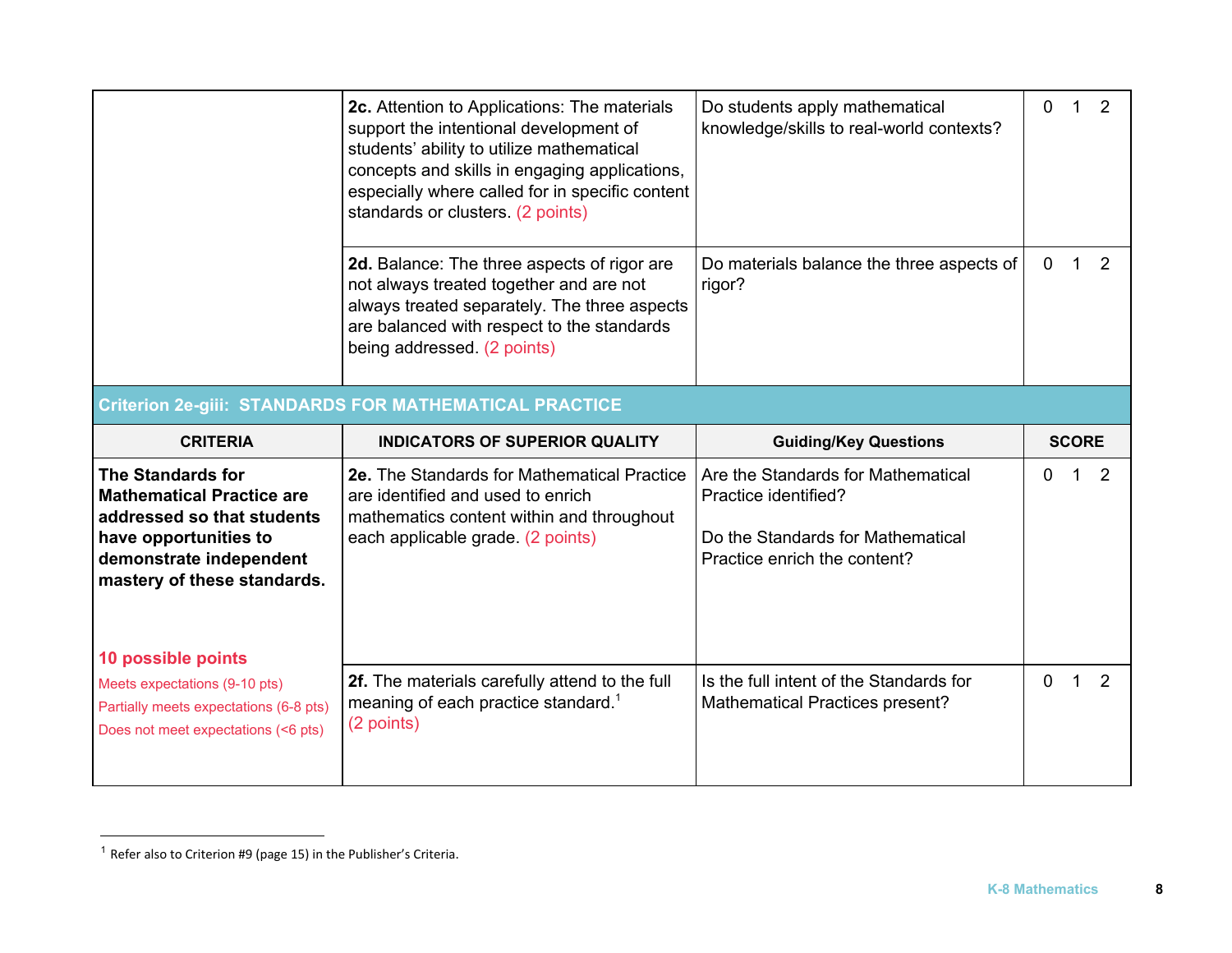|                                   | 2g. Emphasis on Mathematical Reasoning: Materials support the Standards' emphasis on<br>mathematical reasoning by:                                                                                                              |                                                                                                                                          |          |              |
|-----------------------------------|---------------------------------------------------------------------------------------------------------------------------------------------------------------------------------------------------------------------------------|------------------------------------------------------------------------------------------------------------------------------------------|----------|--------------|
|                                   | 2gi. Materials prompt students to<br>construct viable arguments and analyze<br>the arguments of others concerning key<br>grade-level mathematics details in the<br>content standards. (2 points)                                | Do students have opportunities to<br>construct viable arguments and<br>analyze the arguments of others?                                  | $\Omega$ |              |
|                                   | 2gii. Materials assist teachers in engaging<br>students in constructing viable arguments<br>and analyzing the arguments of others<br>concerning key grade-level mathematics<br>detailed in the content standards.<br>(2 points) | Do the materials support teachers to<br>engage students in constructing<br>viable arguments and in analyzing the<br>arguments of others? | 0        |              |
|                                   | 2giii. Materials explicitly attend to the<br>specialized language of mathematics.<br>(2 points)                                                                                                                                 | Do materials attend to the specialized<br>language of mathematics?                                                                       | 0        |              |
| <b>TOTAL SCORE</b><br>(GATEWAY 2) | Criterion 2a-2d: out of 8 points<br>Criterion 2e-2giii: out of 10 points                                                                                                                                                        |                                                                                                                                          |          | of 18 points |

| <b>TOTAL SCORE (Gateway 1 and 2)</b> |                  |              |  |  |
|--------------------------------------|------------------|--------------|--|--|
| <b>GATEWAY 1</b>                     | <b>GATEWAY 2</b> | <b>TOTAL</b> |  |  |
|                                      |                  |              |  |  |
| of 14 points                         | of 18 points     | of 32 points |  |  |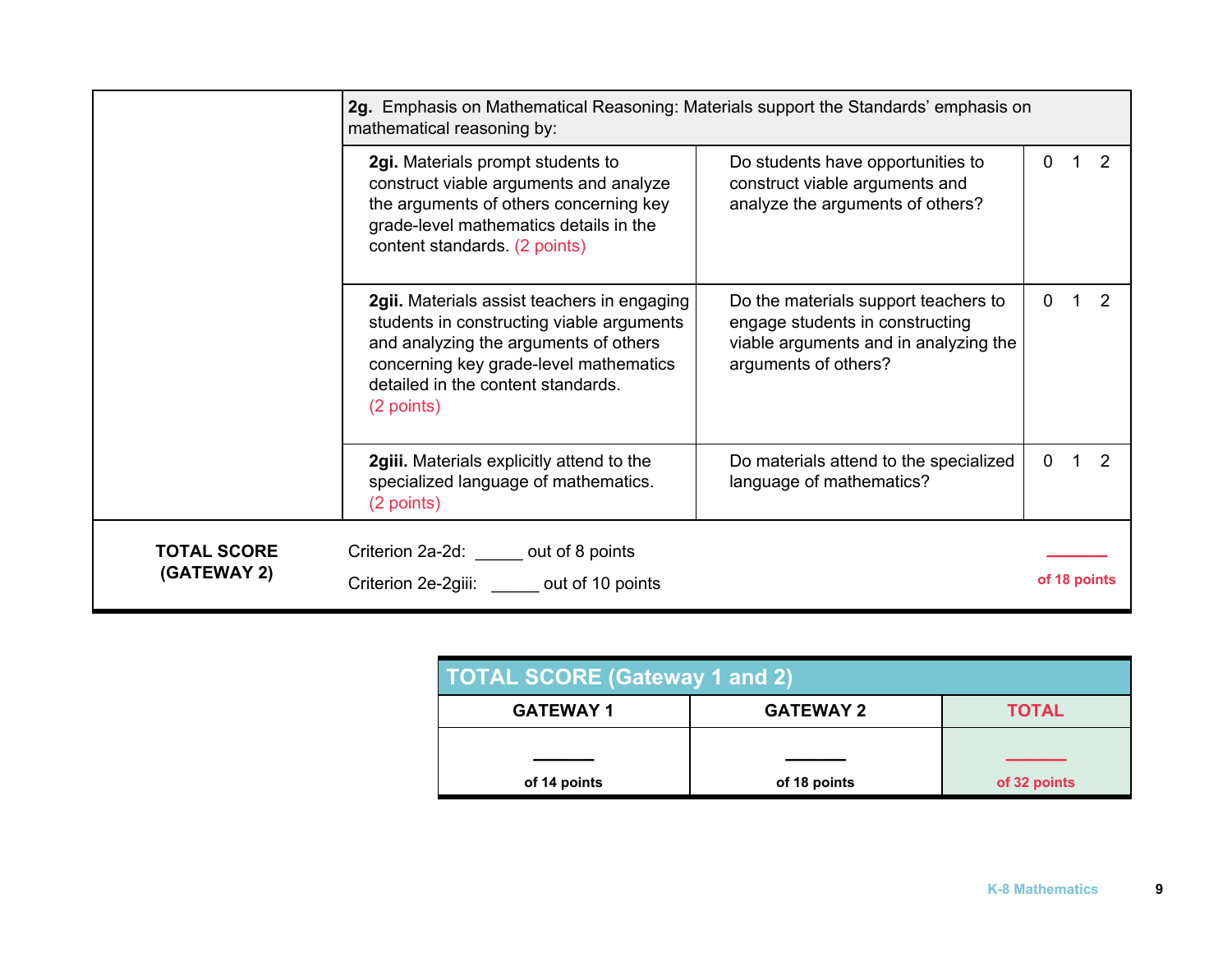# **GATEWAY 3**

**Instructional Support, Usability, and Assessment**

**● Criterion 3a-3e**

**Use and Design to Facilitate Student Learning -** Are materials well designed and take into account effective lesson structure and pacing?

### **● Criterion 3f-3l**

**Teacher Planning and Learning for Success with the Mississippi College and Career Ready Standards -** Do materials support teacher planning, learning, and understanding of the Standards? Do materials provide teachers with guidance to build their own knowledge of mathematics and to give all students extensive opportunities and support to explore key concepts?

**● Criterion 3o-3q**

**Assessment -** Do materials offer teachers resources and tools to collect ongoing data about student progress on the Standards? Do materials offer assessment opportunities that genuinely measure progress and elicit direct, observable evidence of the degree to which students can independently demonstrate the assessed standards?

#### **● Criterion 3r-y**

**Differentiation, Scaffolding, and Supports for All Learners -** Do materials give all students extensive opportunities and support to explore key concepts?

### **● Criterion 3z-3ad**

**Effective Use of Technology -** Do materials support effective use of technology to enhance student learning? Are digital materials accessible and available in multiple platforms?

### **● Criterion 3ae-3ah**

**Supplemental Materials -** Do supplemental materials reinforce core instruction and provide ample and a variety of resources to support student learning?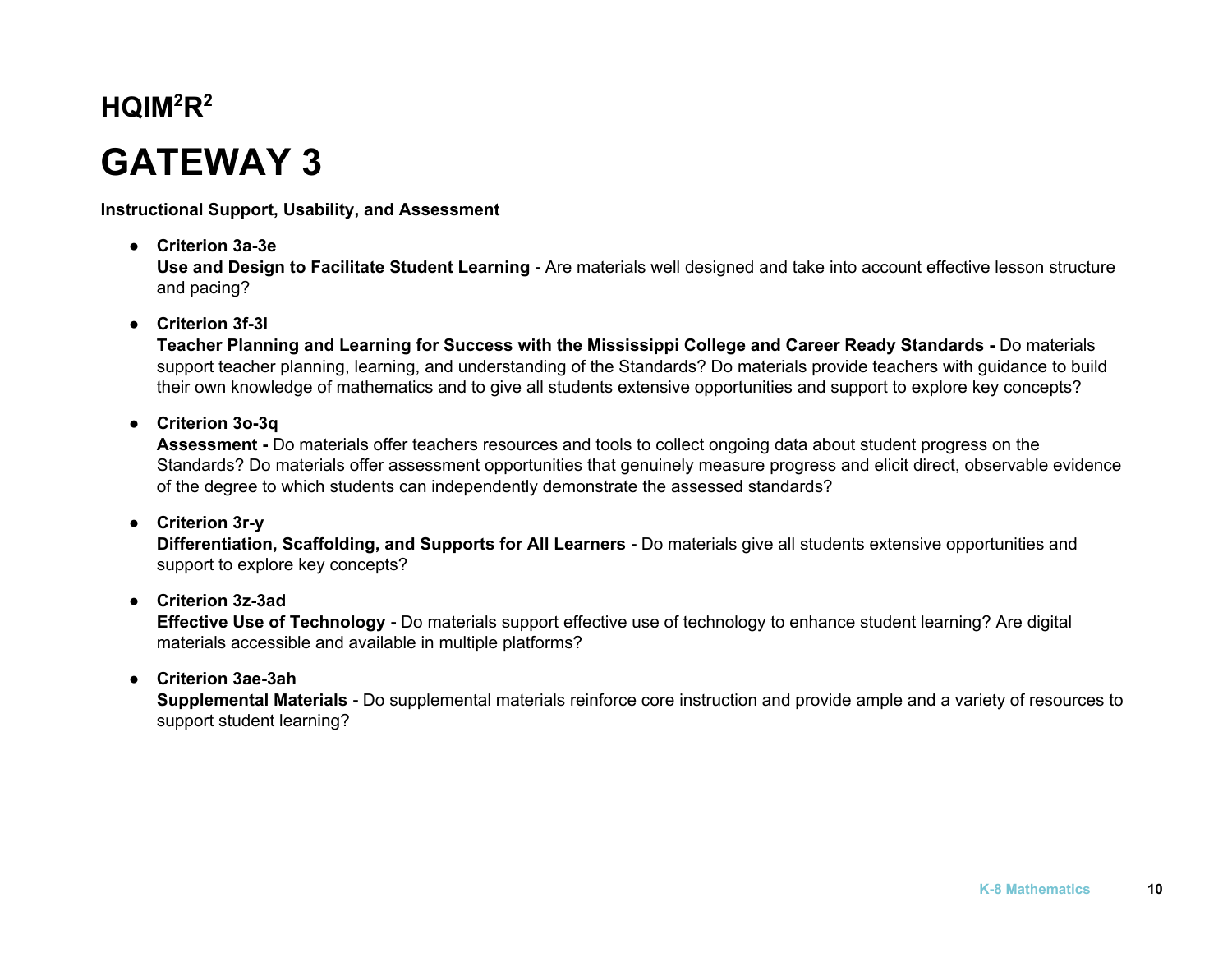| <b>Criterion 3a-3e: USE AND DESIGN FACILITATE STUDENT LEARNING</b>                                                                                                                                                                      |                                                                                                                                                                                                                                                                                                                                                        |                                                                                                                                                                                                                                                                                                                                                                                                                               |              |              |   |  |
|-----------------------------------------------------------------------------------------------------------------------------------------------------------------------------------------------------------------------------------------|--------------------------------------------------------------------------------------------------------------------------------------------------------------------------------------------------------------------------------------------------------------------------------------------------------------------------------------------------------|-------------------------------------------------------------------------------------------------------------------------------------------------------------------------------------------------------------------------------------------------------------------------------------------------------------------------------------------------------------------------------------------------------------------------------|--------------|--------------|---|--|
| <b>CRITERIA</b>                                                                                                                                                                                                                         | <b>INDICATORS OF SUPERIOR QUALITY</b>                                                                                                                                                                                                                                                                                                                  | <b>Guiding/Key Question/s</b>                                                                                                                                                                                                                                                                                                                                                                                                 |              | <b>SCORE</b> |   |  |
| Materials are well designed<br>and take into account<br>effective lesson structure<br>and pacing.<br>8 possible points<br>Meets expectations (7-8 pts)<br>Partially meets expectations (5-6 pts)<br>Does not meet expectations (<5 pts) | 3a. The underlying design of the materials<br>distinguishes between problems and<br>exercises. In essence, the difference is that<br>in solving problems, students learn new<br>mathematics, whereas in working exercises,<br>students apply what they have already<br>learned to build mastery. Each problem or<br>exercise has a purpose. (2 points) | Do the materials provide problems and<br>exercises?<br>Do all problems and exercises have a<br>purpose?                                                                                                                                                                                                                                                                                                                       | $\Omega$     | 1            | 2 |  |
|                                                                                                                                                                                                                                         | 3b. Design of assignments is not<br>haphazard: exercises are given in<br>intentional sequences. (2 points)                                                                                                                                                                                                                                             | Are there any instances where the<br>sequencing of assignments is haphazard<br>in development, i.e. abstract before<br>concrete, unnatural flow of material, etc.?<br>Do materials have an intentional<br>sequence for problems and exercises?                                                                                                                                                                                | $\Omega$     | 1            | 2 |  |
|                                                                                                                                                                                                                                         | 3c. There is variety in what students are<br>asked to produce. (2 points)                                                                                                                                                                                                                                                                              | Are students asked to produce many<br>types of representations and/or solutions<br>throughout the work they do?<br>Are students asked to produce models,<br>practice fluency, create arguments, justify<br>their answers,<br>attend to mathematical practices, and<br>make real-world connections?<br>Are students presented with tasks that<br>have more than one answer? (May be<br>better suited to indicators 2a and 2c.) | $\mathbf{0}$ | 1            | 2 |  |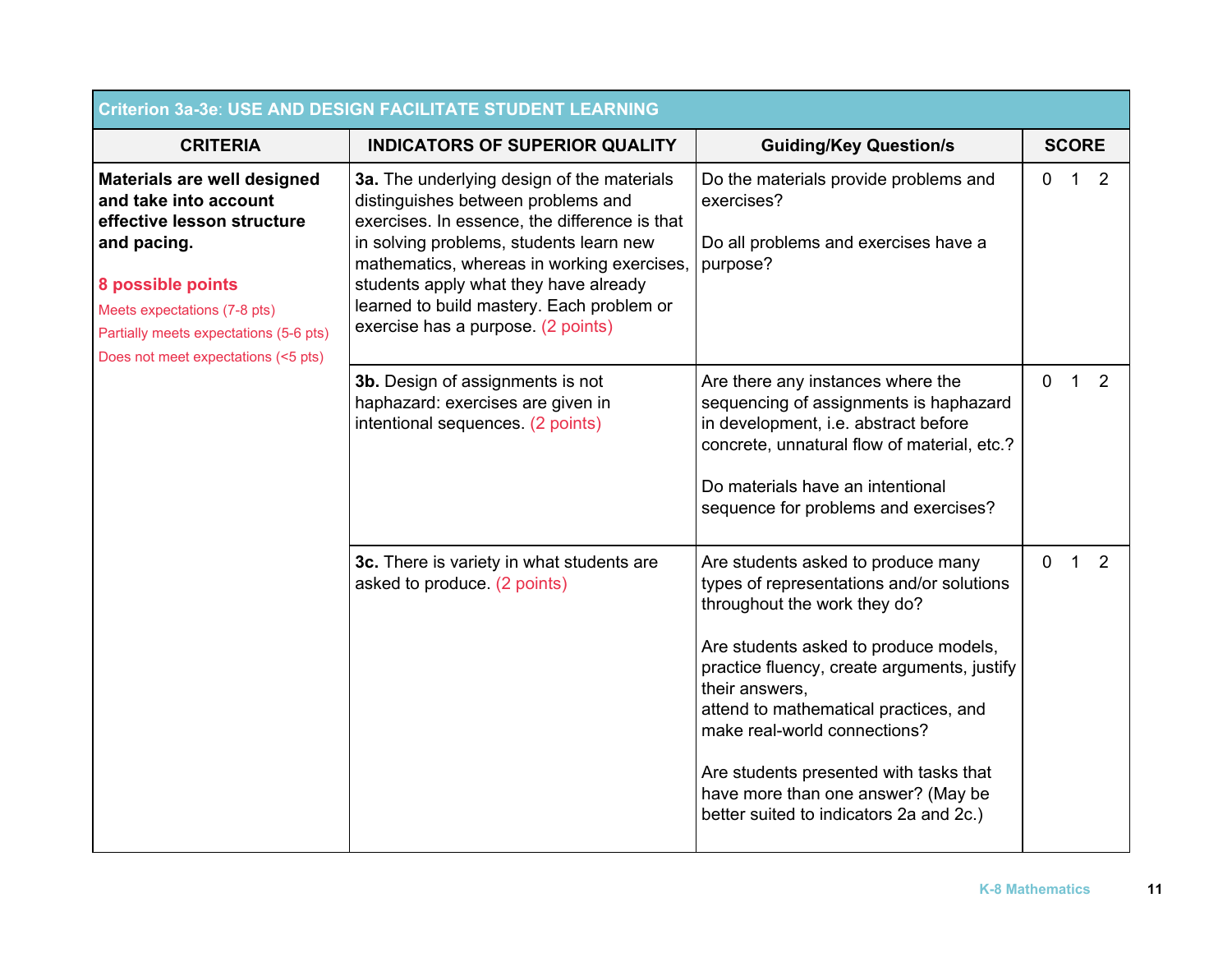|                                                                                                                                                                                                     | 3d. Manipulatives are faithful<br>representations of the mathematical objects<br>they represent and when appropriate are<br>connected to written methods. (2 points)                            | Are the manipulatives consistent<br>representations of the mathematical<br>objects?<br>Are the manipulatives connected to<br>written methods?                                                                                                                                                                | $\overline{0}$ | $\overline{1}$ | 2 |
|-----------------------------------------------------------------------------------------------------------------------------------------------------------------------------------------------------|-------------------------------------------------------------------------------------------------------------------------------------------------------------------------------------------------|--------------------------------------------------------------------------------------------------------------------------------------------------------------------------------------------------------------------------------------------------------------------------------------------------------------|----------------|----------------|---|
|                                                                                                                                                                                                     | 3e. The visual design (whether in print or<br>digital) is not distracting or chaotic but<br>supports students in engaging thoughtfully<br>with the subject. (Unscored)                          | Do the materials maintain a consistent<br>layout for each lesson?<br>Are the pictures and models supportive<br>of student learning and engagement<br>without being visually distracting?                                                                                                                     |                |                |   |
|                                                                                                                                                                                                     | 3ei. The material incorporates a glossary,<br>footnotes, recordings, pictures, and/or other<br>features that aid students and teachers in<br>using the book effectively. (Unscored)             | Do the materials include features<br>(glossaries, footnotes, recordings,<br>pictures, etc.) that aid students and<br>teachers in using them effectively?                                                                                                                                                     |                |                |   |
|                                                                                                                                                                                                     | Criterion 3f - 3I: TEACHER PLANNING AND LEARNING FOR SUCCESS with the MS CCRS                                                                                                                   |                                                                                                                                                                                                                                                                                                              |                |                |   |
| <b>Materials support teacher</b><br>planning, learning, and<br>understanding of the<br>Standards.<br><b>Materials provide teachers</b><br>with guidance to build their<br>own knowledge and to give | 3f. Materials support teachers in planning<br>and providing effective learning experiences<br>by providing quality questions to help guide<br>students' mathematical development. (2<br>points) | Are there any overview sections and/or<br>annotations that contain narrative<br>information about the math content<br>and/or quality questions to help guide<br>students' mathematical development?<br>Are the questions provided to teachers<br>designed to elicit students' mathematical<br>understanding? | $\mathbf 0$    | $\mathbf{1}$   | 2 |
| all students extensive<br>opportunities and support to                                                                                                                                              |                                                                                                                                                                                                 |                                                                                                                                                                                                                                                                                                              |                |                |   |
| explore key concepts.<br>8 possible points                                                                                                                                                          | 3g. Materials contain a teacher's edition<br>with: (2 points)                                                                                                                                   | Are there overview sections and/or<br>annotations that contain narrative<br>information about the math content                                                                                                                                                                                               | $\overline{0}$ | $\overline{1}$ | 2 |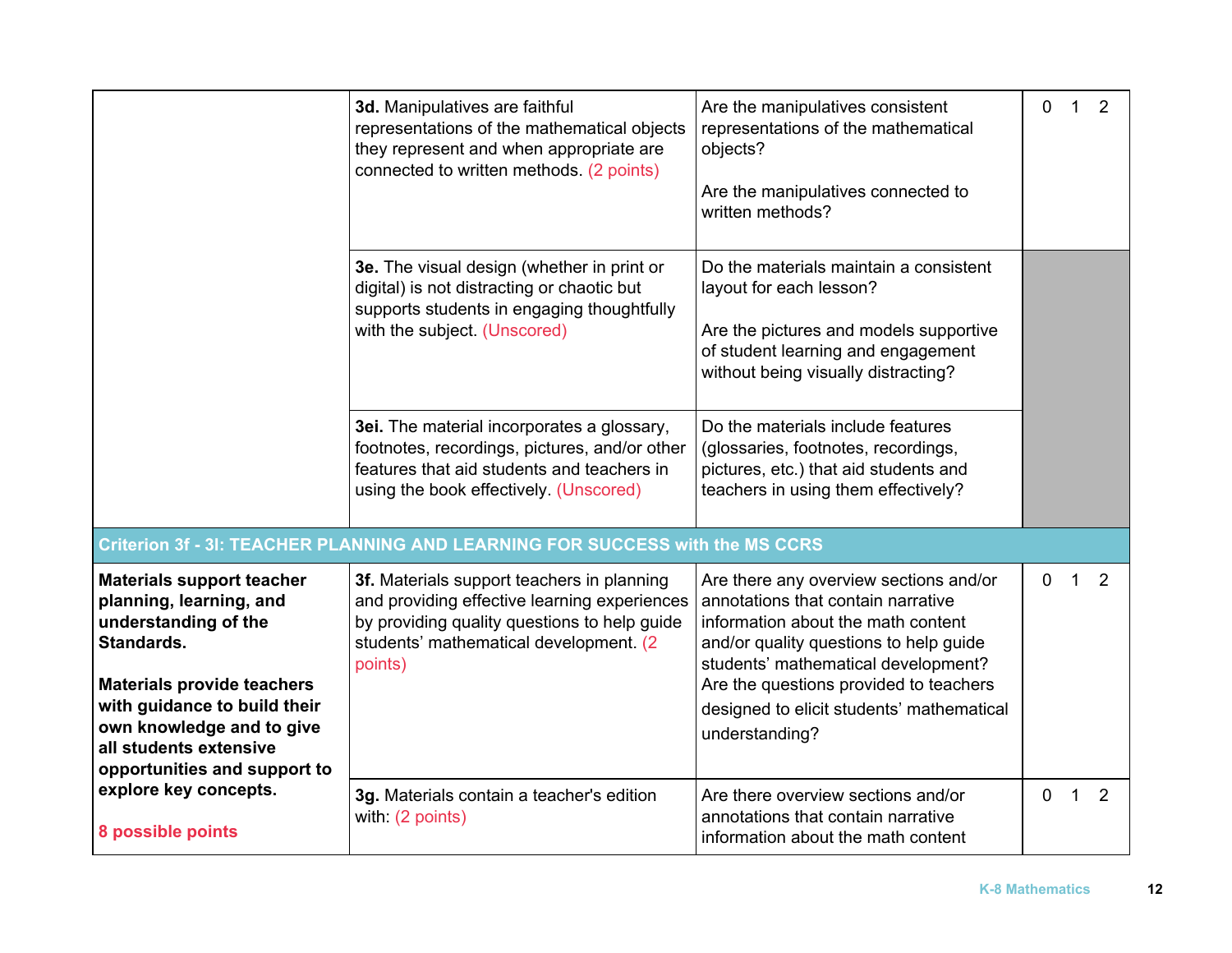| Meets expectations (7-8 pts)<br>Partially meets expectations (5-6 pts)<br>Does not meet expectations (<5 pts) | ample and useful annotations,<br>$\bullet$<br>suggestions on how to present the<br>$\bullet$<br>content in the student edition and in<br>the ancillary materials.<br>Where applicable, materials include<br>teacher guidance for the use of<br>embedded technology to support<br>and enhance student learning.              | and/or ancillary documents that will assist<br>the teacher in presenting the student<br>material?<br>Are there embedded technology links<br>that will enhance the learning for all<br>students?<br>If technology support is embedded, is it<br>overarching and accessible?                                                                                                                                                         |                |              |   |
|---------------------------------------------------------------------------------------------------------------|-----------------------------------------------------------------------------------------------------------------------------------------------------------------------------------------------------------------------------------------------------------------------------------------------------------------------------|------------------------------------------------------------------------------------------------------------------------------------------------------------------------------------------------------------------------------------------------------------------------------------------------------------------------------------------------------------------------------------------------------------------------------------|----------------|--------------|---|
|                                                                                                               | 3h. Materials contain a teacher's edition<br>that contains full, adult-level explanations<br>and examples of the more advanced<br>mathematics concepts in the lessons so<br>that teachers can improve their own<br>knowledge of the subject, as necessary. (2)<br>points)                                                   | Do the materials include annotations on<br>how to present the information in the<br>student editions to assist in full<br>understanding of the standards and other<br>supports that will assist a teacher in<br>developing their own understanding<br>allowing for seamless transitions of that<br>knowledge to student learning?                                                                                                  | $\overline{0}$ | $\mathbf{1}$ | 2 |
|                                                                                                               | 3i. Materials contain a teacher's edition (in<br>print or clearly distinguished/accessible as a<br>teacher's edition in digital materials) that<br>explains the role of the specific grade-level<br>mathematics in the context of the overall<br>mathematics curriculum for kindergarten<br>through High School. (2 points) | Are there chapter or lesson overviews<br>that explain the progression of the<br>content and how this specific course<br>connects to previous and upcoming<br>courses?<br>Is there information given to allow for<br>coherence, not just a single course<br>above or below, but there are multiple<br>course levels, if applicable, to allow a<br>teacher to make prior connections and<br>teach for connections to future content? | 0              | $\mathbf{1}$ | 2 |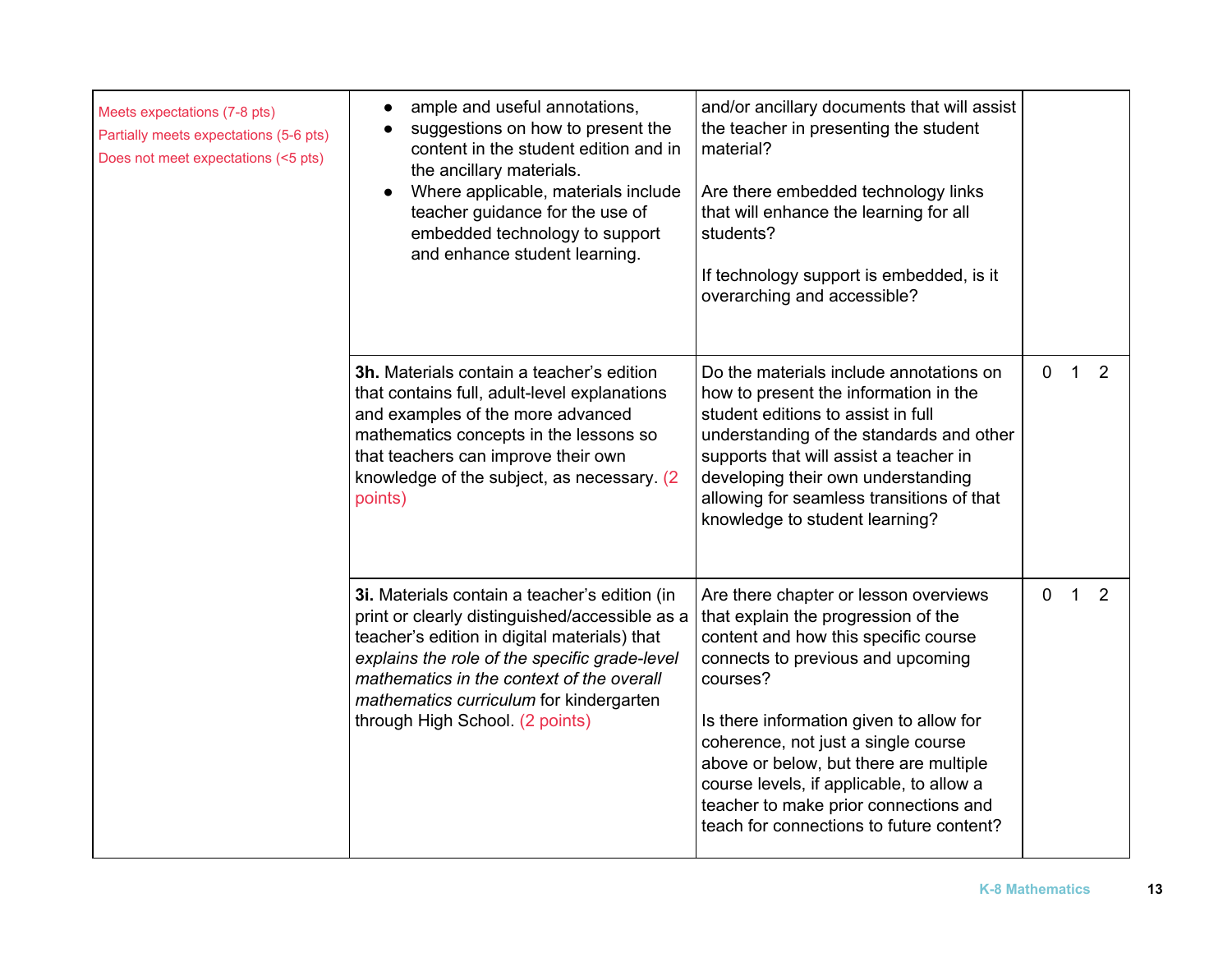|                                                             | 3j. Materials provide a list of lessons in the                                                                | Is there clear documentation that aligns                                       |          |   |   |
|-------------------------------------------------------------|---------------------------------------------------------------------------------------------------------------|--------------------------------------------------------------------------------|----------|---|---|
|                                                             | teacher's edition (in print or clearly                                                                        | standards to                                                                   |          |   |   |
|                                                             | distinguished/accessible as a teacher's<br>edition in digital materials),                                     | lessons/chapters/units/topics?                                                 |          |   |   |
|                                                             | cross-referencing the standards addressed<br>and providing an estimated instructional                         | Is there clear documentation that<br>provides estimated instructional time for |          |   |   |
|                                                             | time for each lesson, chapter and unit (i.e.,<br>pacing guide). (Unscored)                                    | lessons/chapters/units/topics?                                                 |          |   |   |
|                                                             | 3k. Materials contain strategies for                                                                          | Do materials include strategies to inform                                      |          |   |   |
|                                                             | informing parents or caregivers about the<br>mathematics program and suggestions for                          | parents or caregivers about the<br>mathematical program and how they can       |          |   |   |
|                                                             | how they can help support student progress<br>and achievement. (Unscored)                                     | support student progress?                                                      |          |   |   |
|                                                             | 3I. Materials contain explanations of the                                                                     | Do the materials contain research based                                        |          |   |   |
|                                                             | instructional approaches of the program and<br>identification of the research-based<br>strategies. (Unscored) | strategies? Are these strategies<br>identified?                                |          |   |   |
|                                                             |                                                                                                               | Do the materials contain explanation of                                        |          |   |   |
|                                                             |                                                                                                               | the instructional approaches for the<br>program?                               |          |   |   |
|                                                             |                                                                                                               |                                                                                |          |   |   |
| <b>Criterion 3m-3q: ASSESSMENT</b>                          |                                                                                                               |                                                                                |          |   |   |
| <b>Materials offer teachers</b><br>resources and tools to   | 3m. Materials provide strategies for<br>gathering information on students prior                               | Do materials provide strategies to gather<br>information on students' prior    | $\Omega$ | 1 | 2 |
| collect ongoing data about                                  | knowledge and across grade levels. (2)                                                                        | knowledge?                                                                     |          |   |   |
| student progress on the<br>Standards.                       | points)                                                                                                       |                                                                                |          |   |   |
| <b>Materials offer assessment</b>                           | 3n. Materials provide support for teachers                                                                    | Do materials help teachers identify and                                        | $\Omega$ | 1 | 2 |
| opportunities that genuinely<br>measure progress and elicit | to identify and address common student<br>errors and misconceptions. (2 points)                               | address common student errors and<br>misconceptions?                           |          |   |   |
| direct, observable evidence                                 |                                                                                                               |                                                                                |          |   |   |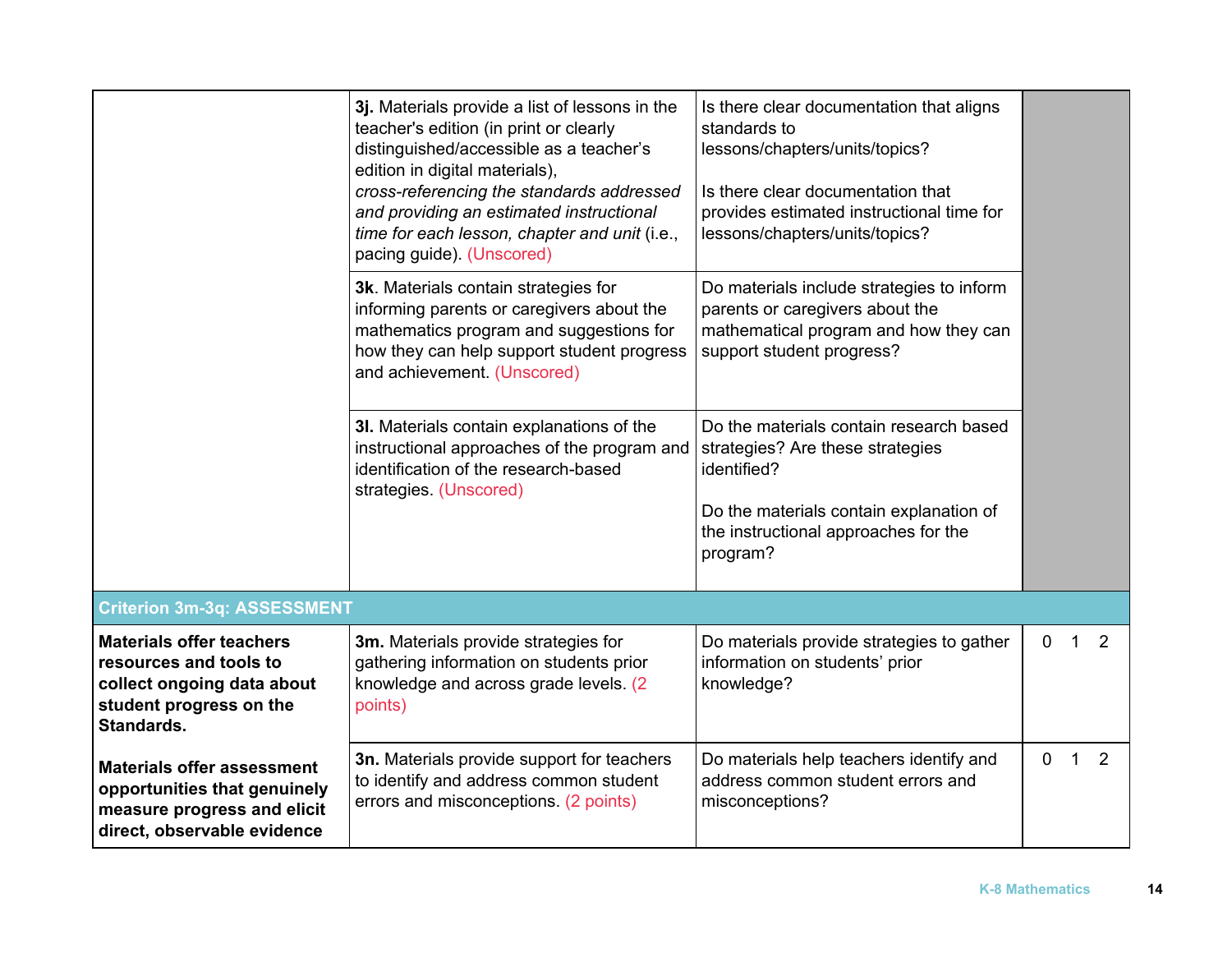| of the degree to which<br>students can independently<br>demonstrate the assessed<br>standards. | 3o. Materials provide opportunities for<br>ongoing review and practice, with feedback,<br>for students in learning both concepts and<br>skills. (2 points)                                                                                     | Do materials include feedback to<br>students on both concepts and skills?                                               | 0            | $\mathbf{1}$ | $\overline{2}$ |  |
|------------------------------------------------------------------------------------------------|------------------------------------------------------------------------------------------------------------------------------------------------------------------------------------------------------------------------------------------------|-------------------------------------------------------------------------------------------------------------------------|--------------|--------------|----------------|--|
| 10 possible points<br>Meets expectations (9-10 pts)                                            | 3p. Materials offer ongoing formative and summative assessments.                                                                                                                                                                               |                                                                                                                         |              |              |                |  |
| Partially meets expectations (6-8 pts)<br>Does not meet expectations (<6 pts)                  | 3pi. Assessments clearly denote which<br>standards are targeted. (2 points)                                                                                                                                                                    | Do materials denote what<br>cluster/standard is being assessed by<br>each item?                                         | 0            | 1            | 2              |  |
|                                                                                                | 3pii. Assessments include aligned<br>rubrics that provide sufficient guidance to<br>teachers for interpreting student                                                                                                                          | Do materials include scoring guidance<br>(rubrics, anchors, etc.)?                                                      | $\mathbf{0}$ | $\mathbf 1$  | $\overline{2}$ |  |
|                                                                                                | performance and suggestions for<br>follow-up. (2 points)                                                                                                                                                                                       | Does the guidance include support for<br>teachers to interpret student<br>performance and suggestions for<br>follow-up? |              |              |                |  |
|                                                                                                | 3piii The assessment materials include<br>embedded assessments that reflect a<br>variety of knowledge levels. (Unscored)                                                                                                                       | Do materials include assessments that<br>reflect a variety of knowledge levels?                                         |              |              |                |  |
|                                                                                                | 3piv. Multiple types of formative and<br>summative assessments<br>(performance-based tasks, questions,<br>research, investigations, and projects)<br>are embedded into the content materials<br>and assess the learning targets.<br>(Unscored) | Do the materials include multiple types<br>of formative and summative<br>assessments?                                   |              |              |                |  |
|                                                                                                | 3q. Materials encourage students to monitor<br>their own progress. (Unscored)                                                                                                                                                                  | Do materials provide opportunities for<br>students to monitor their own progress?                                       |              |              |                |  |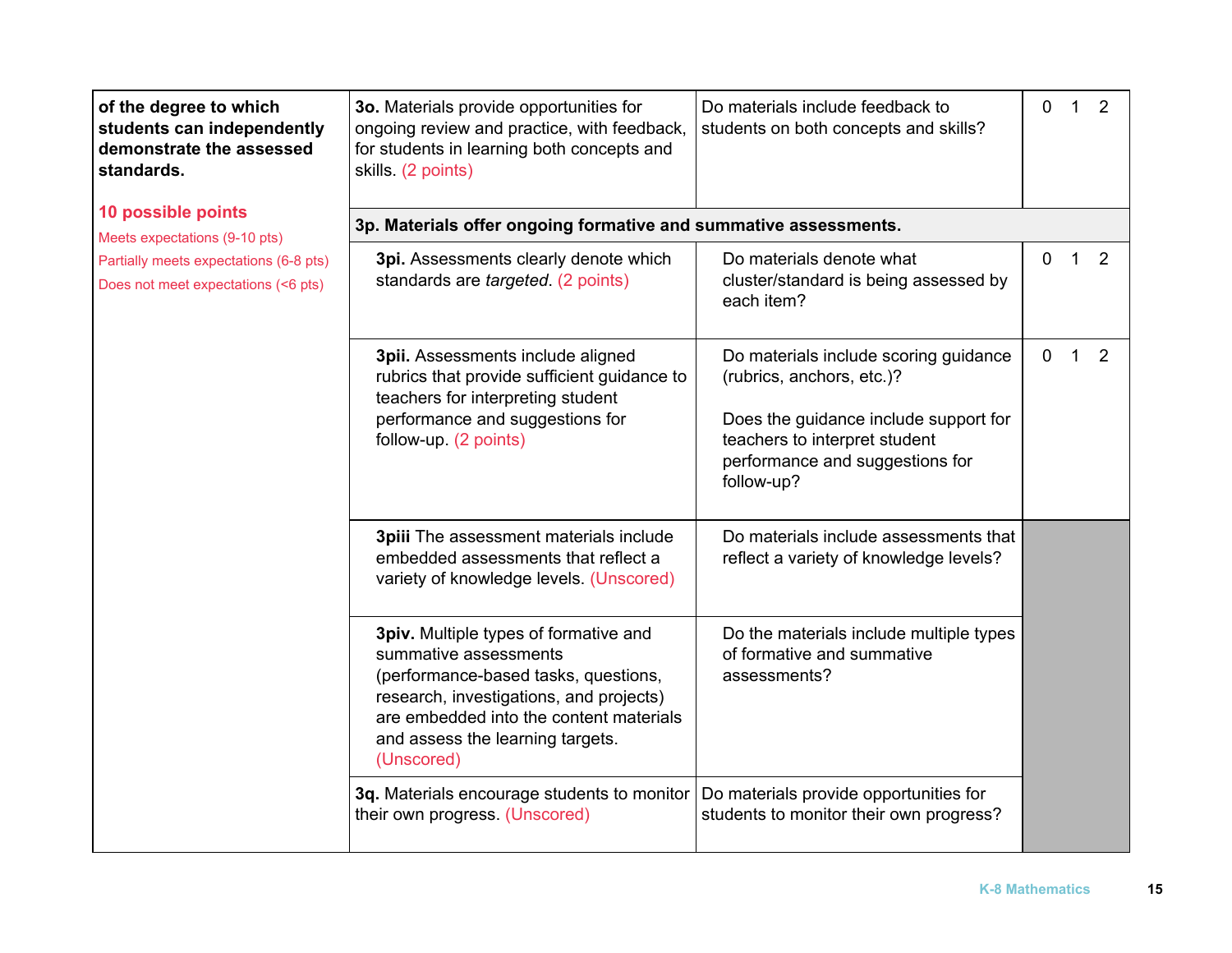| Criterion 3r - 3y: DIFFERENTIATION, SCAFFOLDING, AND SUPPORTS FOR ALL LEARNERS                                                         |                                                                                                                                                                                                                                                                                                     |                                                                                                                                                                                                                           |             |             |   |
|----------------------------------------------------------------------------------------------------------------------------------------|-----------------------------------------------------------------------------------------------------------------------------------------------------------------------------------------------------------------------------------------------------------------------------------------------------|---------------------------------------------------------------------------------------------------------------------------------------------------------------------------------------------------------------------------|-------------|-------------|---|
| <b>Materials give all students</b><br>extensive opportunities and<br>support to explore key<br>concepts.                               | 3r. Materials provide strategies to help<br>teachers sequence or scaffold lessons so<br>that the content is accessible to all learners.<br>(2 points)                                                                                                                                               | Do the materials provide specific<br>0<br>strategies to help teachers sequence<br>and/or scaffold lessons so the content is<br>accessible to all learners?                                                                |             | 1           | 2 |
| 12 possible points<br>Meets expectations (11-12 pts)<br>Partially meets expectations (8-10 pts)<br>Does not meet expectations (<8 pts) | 3s. Materials provide teachers with<br>strategies for meeting the needs of a range<br>of learners. (2 points)                                                                                                                                                                                       | Do the materials provide appropriate<br>suggestions to differentiate instruction to<br>support the varying needs of learners?                                                                                             | 0           | 1           | 2 |
|                                                                                                                                        | 3t. Materials embed tasks with multiple<br>entry- points that can be solved using a<br>variety of solution strategies or<br>representations. (2 points)                                                                                                                                             | Do materials include tasks that provide<br>multiple entry-points that can be solved<br>using a variety of solution strategies or<br>representations?                                                                      | 0           | $\mathbf 1$ | 2 |
|                                                                                                                                        | 3u. Materials suggest support,<br>accommodations, and modifications for<br>English Language Learners and other<br>special populations that will support their<br>regular and active participation in learning<br>mathematics (e.g., modifying vocabulary<br>words within word problems). (2 points) | Do materials suggest supports,<br>accommodations, and/or modifications<br>for English Language Learners and other<br>special populations to support their<br>regular and active participation in<br>learning mathematics? | 0           | $\mathbf 1$ | 2 |
|                                                                                                                                        | 3v. Materials provide opportunities for<br>advanced students to investigate<br>mathematics content at greater depth.<br>(2 points)                                                                                                                                                                  | Do the materials provide opportunities for<br>advanced students to investigate<br>mathematics content at greater depth?                                                                                                   | $\mathbf 0$ | $\mathbf 1$ | 2 |
|                                                                                                                                        | 3w. Materials provide a balanced portrayal<br>of various demographic and personal<br>characteristics (2 points)                                                                                                                                                                                     | Do the materials provide a balanced<br>portrayal of various demographic and<br>personal characteristics.                                                                                                                  | 0           | 1           | 2 |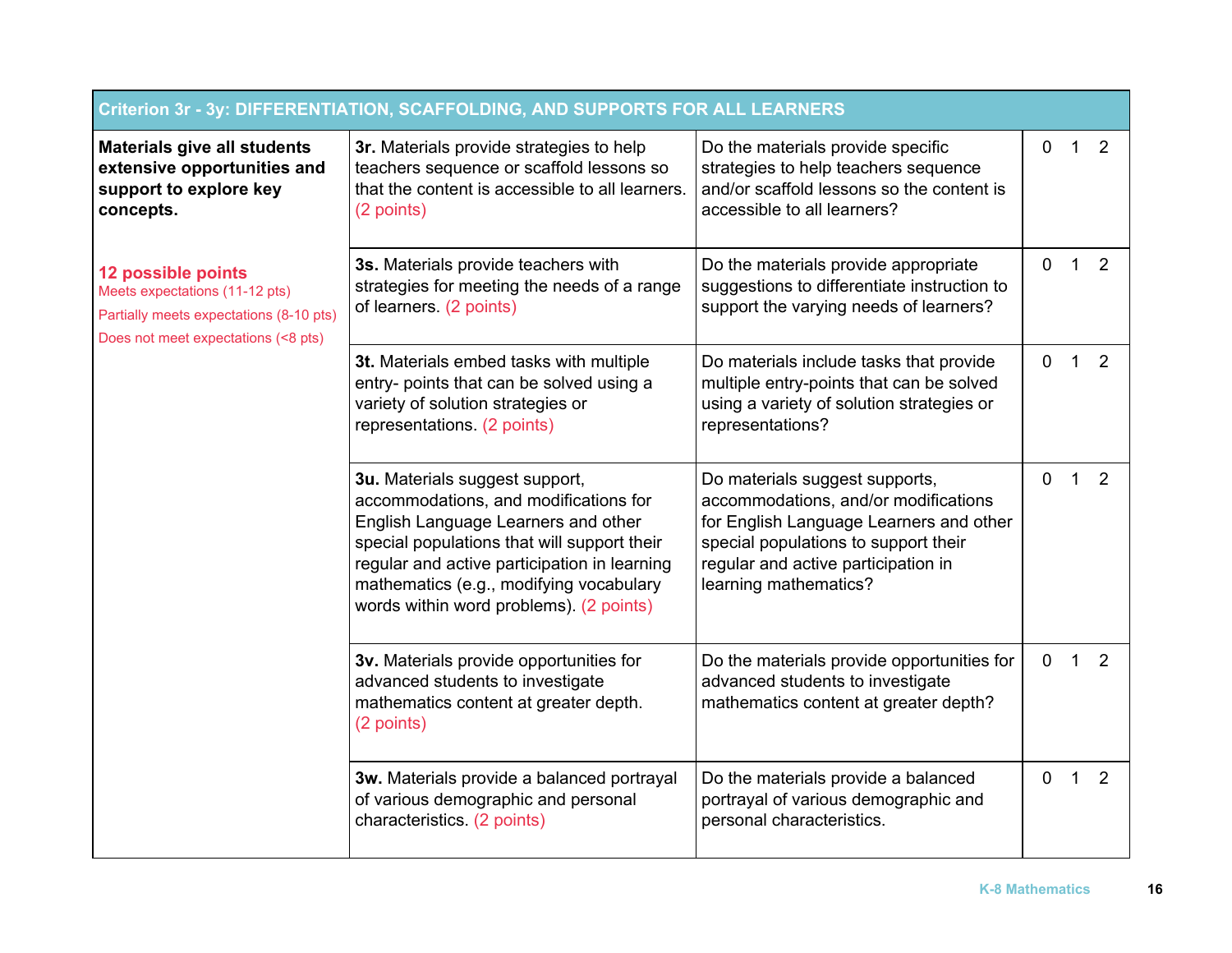|                                                                                                                                                                               | 3x. Materials provide opportunities for<br>teachers to use a variety of grouping<br>strategies (Unscored)                                                                                                                                                                                                                                                                                                                                                                                               | Do the materials present teachers with a<br>variety of grouping strategies?                                                                                                                                         |  |
|-------------------------------------------------------------------------------------------------------------------------------------------------------------------------------|---------------------------------------------------------------------------------------------------------------------------------------------------------------------------------------------------------------------------------------------------------------------------------------------------------------------------------------------------------------------------------------------------------------------------------------------------------------------------------------------------------|---------------------------------------------------------------------------------------------------------------------------------------------------------------------------------------------------------------------|--|
|                                                                                                                                                                               | 3y. Materials encourage teachers to draw<br>upon home language and culture to<br>facilitate learning. (Unscored)                                                                                                                                                                                                                                                                                                                                                                                        | Do the materials provide guidance for<br>teachers to draw upon home language<br>and culture?                                                                                                                        |  |
| <b>Criterion 3z-3ad: EFFECTIVE USE OF TECHNOLOGY</b>                                                                                                                          |                                                                                                                                                                                                                                                                                                                                                                                                                                                                                                         |                                                                                                                                                                                                                     |  |
| <b>Materials support effective</b><br>use of technology to<br>enhance student learning.<br><b>Digital materials are</b><br>accessible and available in<br>multiple platforms. | 3z. Materials integrate technology such as<br>interactive tools, virtual<br>manipulatives/objects, and/or dynamic<br>mathematics software in ways that engage<br>students in the Mathematical Practices.<br>(Unscored)                                                                                                                                                                                                                                                                                  | Do the materials integrate technology<br>such as interactive tools, virtual<br>manipulatives/objects, and/or dynamic<br>mathematics software in ways that<br>engage students in the Mathematical<br>Practices.      |  |
| All indicators are unscored,<br>however qualitative evidence<br>is provided.                                                                                                  | 3aa. Digital materials (either included as<br>part of the core materials or as part of a<br>digital curriculum) are web-based and<br>compatible with multiple internet browsers<br>(e.g., Internet Explorer, Firefox, Google<br>Chrome, etc.). In addition, materials are<br>"platform neutral" (i.e., are compatible with<br>multiple operating systems such as<br>Windows and Apple and are not proprietary<br>to any single platform) and allow the use of<br>tablets and mobile devices. (Unscored) | Are digital materials (either included as<br>part of the core materials or as part of a<br>digital curriculum) web-based and<br>compatible with multiple internet<br>browsers?<br>Are materials "platform neutral?" |  |
|                                                                                                                                                                               | 3ab. Materials include opportunities to<br>assess student mathematical<br>understandings and knowledge of<br>procedural skills using technology.<br>(Unscored)                                                                                                                                                                                                                                                                                                                                          | Do materials include opportunities to<br>assess student mathematical<br>understandings and knowledge of<br>procedural skills using technology?                                                                      |  |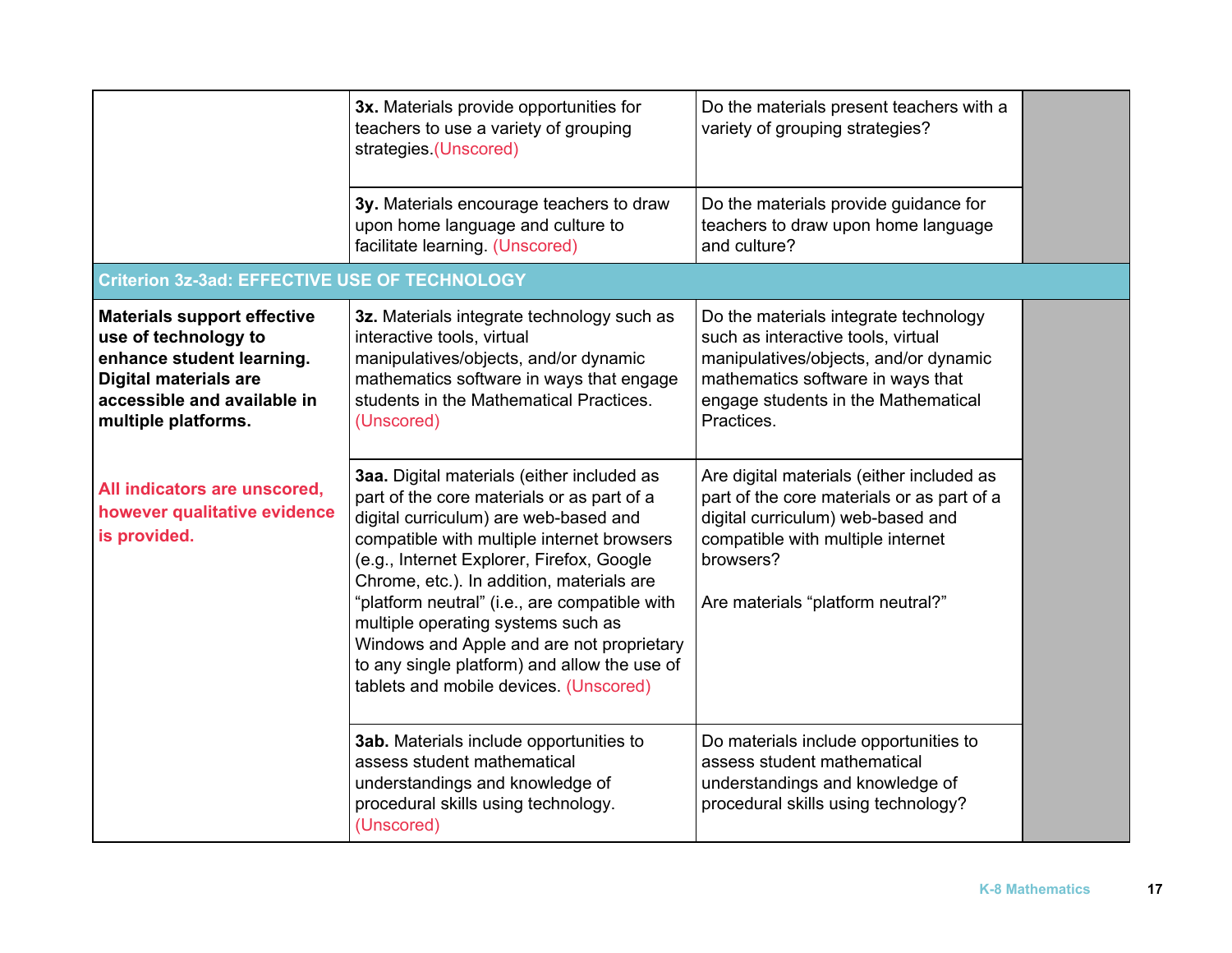|                                                                                                                                                                                                                                | 3ac. Materials can be easily customized for individual learners.                                                                                                                                                  |                                                                                                                                                                  |  |  |  |
|--------------------------------------------------------------------------------------------------------------------------------------------------------------------------------------------------------------------------------|-------------------------------------------------------------------------------------------------------------------------------------------------------------------------------------------------------------------|------------------------------------------------------------------------------------------------------------------------------------------------------------------|--|--|--|
|                                                                                                                                                                                                                                | 3aci. Digital materials include<br>opportunities for teachers to personalize<br>learning for all students, using adaptive<br>or other technological innovations.<br>(Unscored)                                    | Do digital materials include<br>opportunities for teachers to<br>personalize learning for all students,<br>using adaptive or other technological<br>innovations? |  |  |  |
|                                                                                                                                                                                                                                | 3acii. Materials can be easily<br>customized for local use. For example,<br>materials may provide a range of<br>lessons to draw from on a topic.<br>(Unscored)                                                    | Can materials be easily customized for<br>local use. For example, materials may<br>provide a range of lessons to draw<br>from on a topic?                        |  |  |  |
|                                                                                                                                                                                                                                | 3ad. Materials include or reference<br>technology that provides opportunities for<br>teachers and/or students to collaborate with<br>each other (e.g. websites, discussion<br>groups, webinars, etc.). (Unscored) | Do materials include or reference<br>technology that provides opportunities for<br>teachers and/or students to collaborate<br>with each other?                   |  |  |  |
| <b>Criterion 3ae-3ah: SUPPLEMENTAL MATERIALS</b>                                                                                                                                                                               |                                                                                                                                                                                                                   |                                                                                                                                                                  |  |  |  |
| <b>Supplemental materials</b><br>reinforce core instruction and<br>provide ample and a variety<br>of resources to support<br>student learning.<br>All indicators are unscored,<br>however qualitative evidence<br>is provided. | 3ae. Supplemental materials employ a<br>variety of reading levels and is grade/level<br>appropriate. (Unscored)                                                                                                   | Do supplemental materials use a variety<br>of reading levels that are grade-level<br>appropriate?                                                                |  |  |  |
|                                                                                                                                                                                                                                | 3af. Supplemental materials provide ample<br>resources that reinforce student learning<br>through practice. (Unscored)                                                                                            | Do supplemental materials reinforce<br>student learning through practice?                                                                                        |  |  |  |
|                                                                                                                                                                                                                                | 3ag. All supplemental materials are aligned<br>to the content of the core instructional<br>materials (Unscored)                                                                                                   | Are supplemental materials aligned to<br>core materials?                                                                                                         |  |  |  |